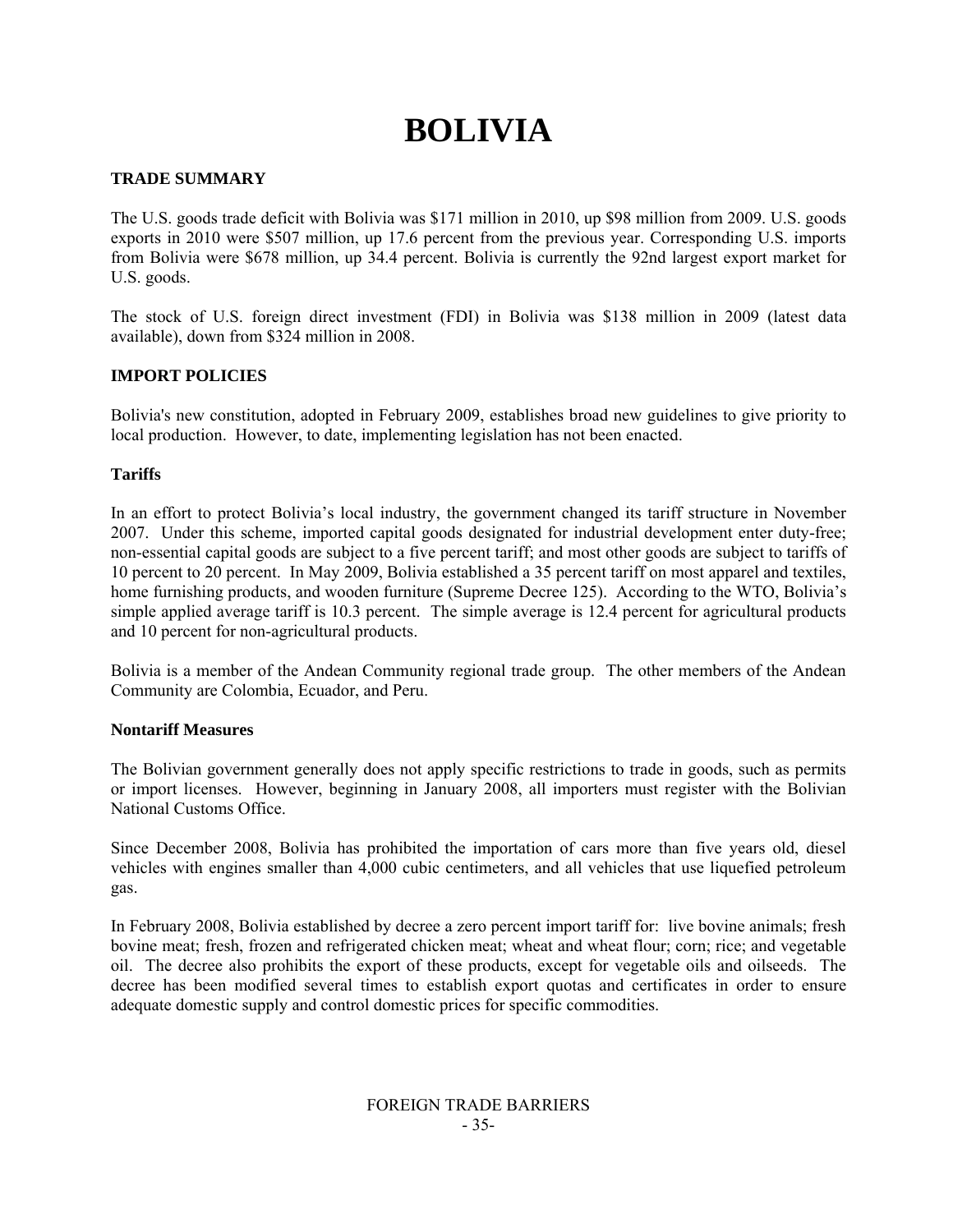Since January 2004, Bolivia has banned the importation of certain types of used clothing, including: old or damaged apparel; used bedding and intimate apparel; old shoes; and certain damaged textile articles, including rags, cords, string, and rope. In June 2006, the government of Bolivia renewed these prohibitions and banned all used clothing imports after April 20, 2007.

#### **GOVERNMENT PROCUREMENT**

Government expenditures account for a significant portion (44 percent) of Bolivia's Gross Domestic Product. The central government, sub-central governments (states and municipalities), and other public entities remain important buyers of machinery, equipment, materials, and other goods and services. In 2004, Bolivia enacted, through Supreme Decree 27328, the "*Compro Boliviano*" (Buy Bolivian) program. This program supports domestic production by giving preference and exclusivity to Bolivian products in government purchases.

In 2007, and again in 2009, the Bolivian government modified its rules for procurement and contracting of services. Under these rules, the government must give priority to small and micro producers and peasant associations in procurements under \$100,000. In addition, the government requires fewer guarantees and places fewer prerequisites on vendors that qualify as small and micro producers or peasant associations.

Bolivian companies also are given priority in government procurement valued between \$142,000 and \$5.7 million. Importers of foreign goods can participate in these procurements only where locally manufactured products and service providers are unavailable or where the Bolivian government does not select a domestic supplier. In such cases, and where procurement exceeds \$5.7 million, the government can call for an international tender. Foreign companies that want to submit a tender for government consultancy contracts must do so in association with a Bolivian company.

Bolivia is not a signatory to the WTO Agreement on Government Procurement.

#### **INTELLECTUAL PROPERTY RIGHTS (IPR) PROTECTION**

Bolivia was listed on the Watch List in the 2010 Special 301 report. Key concerns cited in the report relate to rampant piracy and counterfeiting, including counterfeiting of medicines, that persist in Bolivia. The report noted a need for significant improvements to the Bolivian IPR regime, including with respect to the Bolivian copyright law. Despite one notable pharmaceutical-related success, the report noted that substantial additional resources and a greater commitment by enforcement and judicial authorities were necessary to improve enforcement actions against piracy and counterfeiting.

#### **INVESTMENT BARRIERS**

Government policy changes stemming in part from the adoption of a new constitution in February 2009 have raised concerns among some foreign investors. While the constitution has yet to be fully implemented, one of its most troubling provisions calls for a limit on foreign companies' access to international arbitration in cases of conflicts with the government. It also states that all bilateral investment treaties must be renegotiated to adjust to this and other new constitutional provisions. The United States–Bolivia Bilateral Investment Treaty (BIT), which entered into force in June 2001, could be affected by this requirement, as the treaty guarantees recourse to international arbitration. In a related action, in October 2007, Bolivia became the first country to withdraw from the World Bank's International Centre for Settlement of Investment Disputes (ICSID).

> FOREIGN TRADE BARRIERS -36-